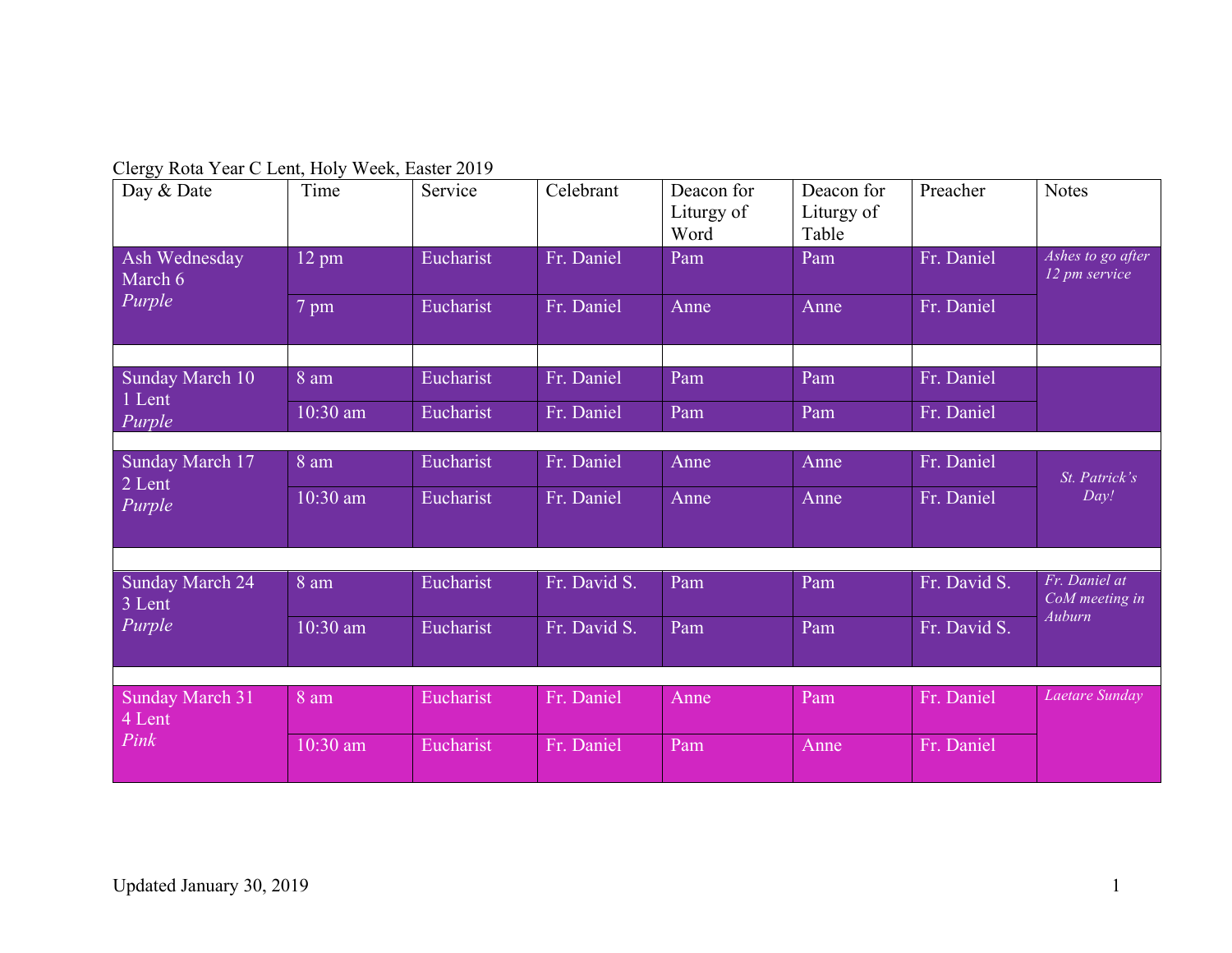| Day & Date | $\mathbf{m}$ .<br>ime | Service | Celebrant | Deacon for         | Deacon for          | Preacher | <b>Notes</b> |
|------------|-----------------------|---------|-----------|--------------------|---------------------|----------|--------------|
|            |                       |         |           | Liturgy of<br>Word | Liturgy of<br>Table |          |              |
|            |                       |         |           |                    |                     |          |              |

| Sunday April 7<br>5 Lent                           | 8 am       | Eucharist                               | Fr. Daniel | Anne     | Pam                 | Fr. Daniel       | Rehearse for<br>Palm Sunday<br>after service                      |
|----------------------------------------------------|------------|-----------------------------------------|------------|----------|---------------------|------------------|-------------------------------------------------------------------|
| Purple                                             | $10:30$ am | Eucharist                               | Fr. Daniel | Pam      | Anne                | Fr. Daniel       |                                                                   |
|                                                    |            |                                         |            |          |                     |                  |                                                                   |
| Sunday April 14<br>Palm Sunday                     | 8 am       | Eucharist                               | Fr. Daniel | Pam      | Pam                 | Fr. Daniel       |                                                                   |
| Red                                                | $10:30$ am | Eucharist                               | Fr. Daniel | Pam      | Pam                 | Fr. Daniel       |                                                                   |
|                                                    |            |                                         |            |          |                     |                  |                                                                   |
| Tuesday April 16<br><b>Holy Tuesday</b><br>Red     | 7 pm       | Eucharirst (in<br>place of<br>Compline) | Fr. Daniel | Anne     | Anne                | Fr.<br>Shewmaker | In Chapel of Our<br>Merciful Saviour                              |
|                                                    |            |                                         |            |          |                     |                  |                                                                   |
| <b>Wednesday April 17</b><br>Spy Wednesday<br>Red  | 7 pm       | Tenebrae                                | Fr. Daniel | Cantor 1 | Cantor <sub>2</sub> | No sermon        | In Chapel of Our<br>Merciful Saviour                              |
|                                                    |            |                                         |            |          |                     |                  |                                                                   |
| Thursday April 18<br><b>Maundy Thursday</b><br>Red | 7 pm       | Foot washing<br>and Eucharist           | Fr. Daniel | Pam      | Pam                 | Pam              | <b>Betty Chinn</b><br>collection /<br>Vigil at Altar of<br>Repose |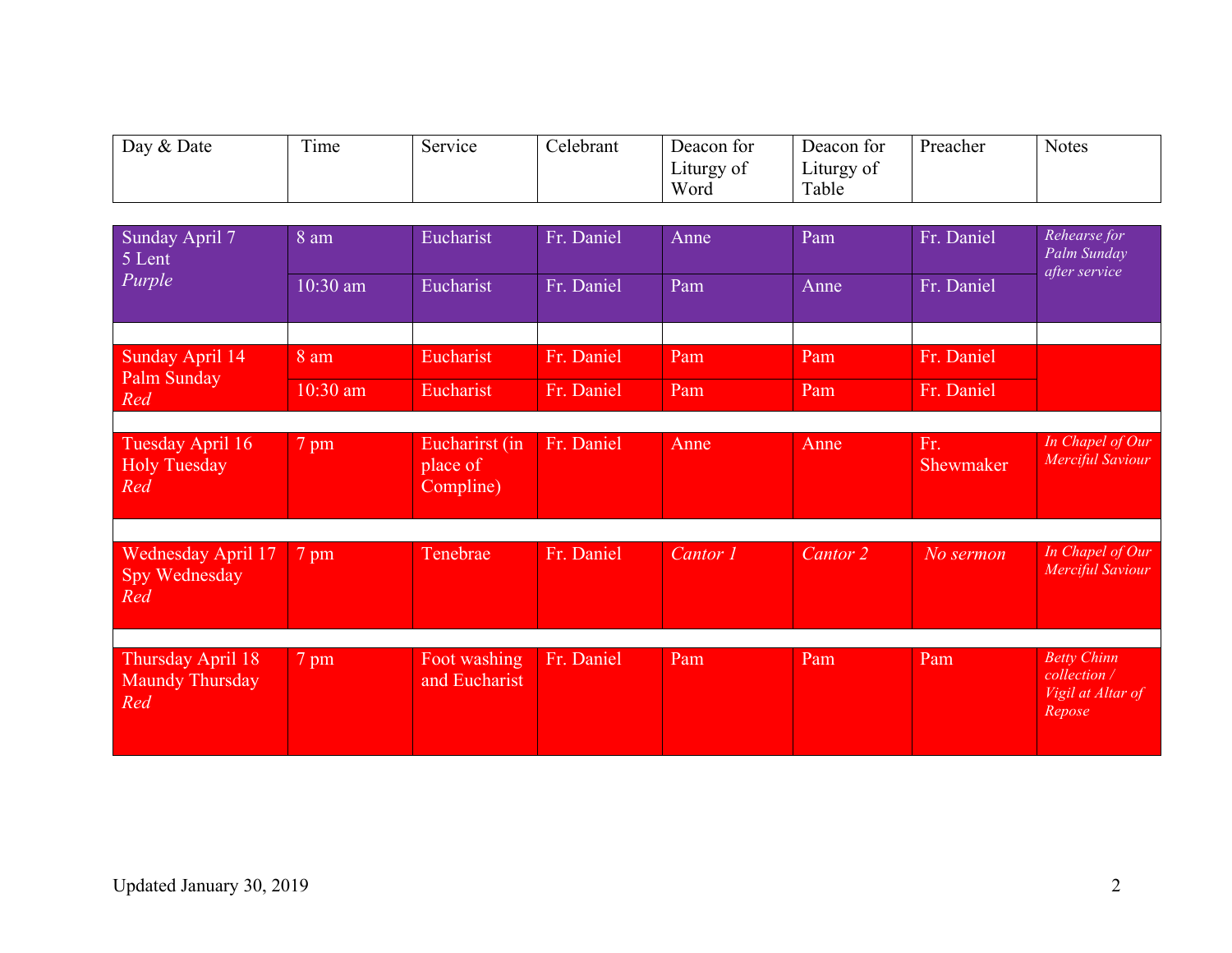| Day & Date | $\mathbf{r}$<br><sub>1</sub> me | Service | Celebrant | Deacon for         | Deacon for          | Preacher | <b>Notes</b> |
|------------|---------------------------------|---------|-----------|--------------------|---------------------|----------|--------------|
|            |                                 |         |           | Liturgy of<br>Word | Liturgy of<br>Table |          |              |

| Friday April 19<br>Good Friday<br><b>Black</b> | $12 \text{ pm}$ | Stations of the<br>Cross                              | Fr. Daniel | Pam  | Pam  | Fr. Daniel | Stations in<br>Chapel                                  |
|------------------------------------------------|-----------------|-------------------------------------------------------|------------|------|------|------------|--------------------------------------------------------|
|                                                | 7 pm            | Solemn<br>Liturgy and<br>Mass of the<br>Presanctified | Fr. Daniel | Anne | Anne | Fr. Daniel |                                                        |
|                                                |                 |                                                       |            |      |      |            |                                                        |
| Saturday April 20<br><b>Holy Saturday</b>      | $11$ am         | Sacred<br><b>Saunter</b>                              | Fr. Daniel | Pam  | Pam  | Fr. Daniel | <b>Sacred Saunter</b><br>at Sequoia Park               |
| Red                                            | 7 pm            | The Great<br>Vigil of                                 | Fr. Daniel | Pam  | Anne | Fr. Daniel |                                                        |
|                                                |                 | Easter                                                |            |      |      |            |                                                        |
|                                                |                 |                                                       |            |      |      |            |                                                        |
| <b>Sunday April 21</b><br><b>Easter Sunday</b> | 8 am            | Eucharist                                             | Fr. Daniel | Anne | Pam  | Fr. Daniel | Picture of<br>congregation at                          |
| White                                          | $10:30$ am      | Eucharist                                             | Fr. Daniel | Pam  | Anne | Fr. Daniel | altar after 10:30<br>service, followed<br>by Egg Hunt! |
|                                                |                 |                                                       |            |      |      |            |                                                        |
| <b>Sunday April 28</b><br>2 Easter             | 8 am            | Eucharist                                             | Fr. Daniel | Pam  | Pam  | Cindy W.   | <b>Thomas Sunday</b>                                   |
| White                                          | $10:30$ am      | Eucharist                                             | Fr. Daniel | Pam  | Pam  | Cindy W.   | (Fr. Daniel in<br><i>Iona</i> )                        |
|                                                |                 |                                                       |            |      |      |            |                                                        |